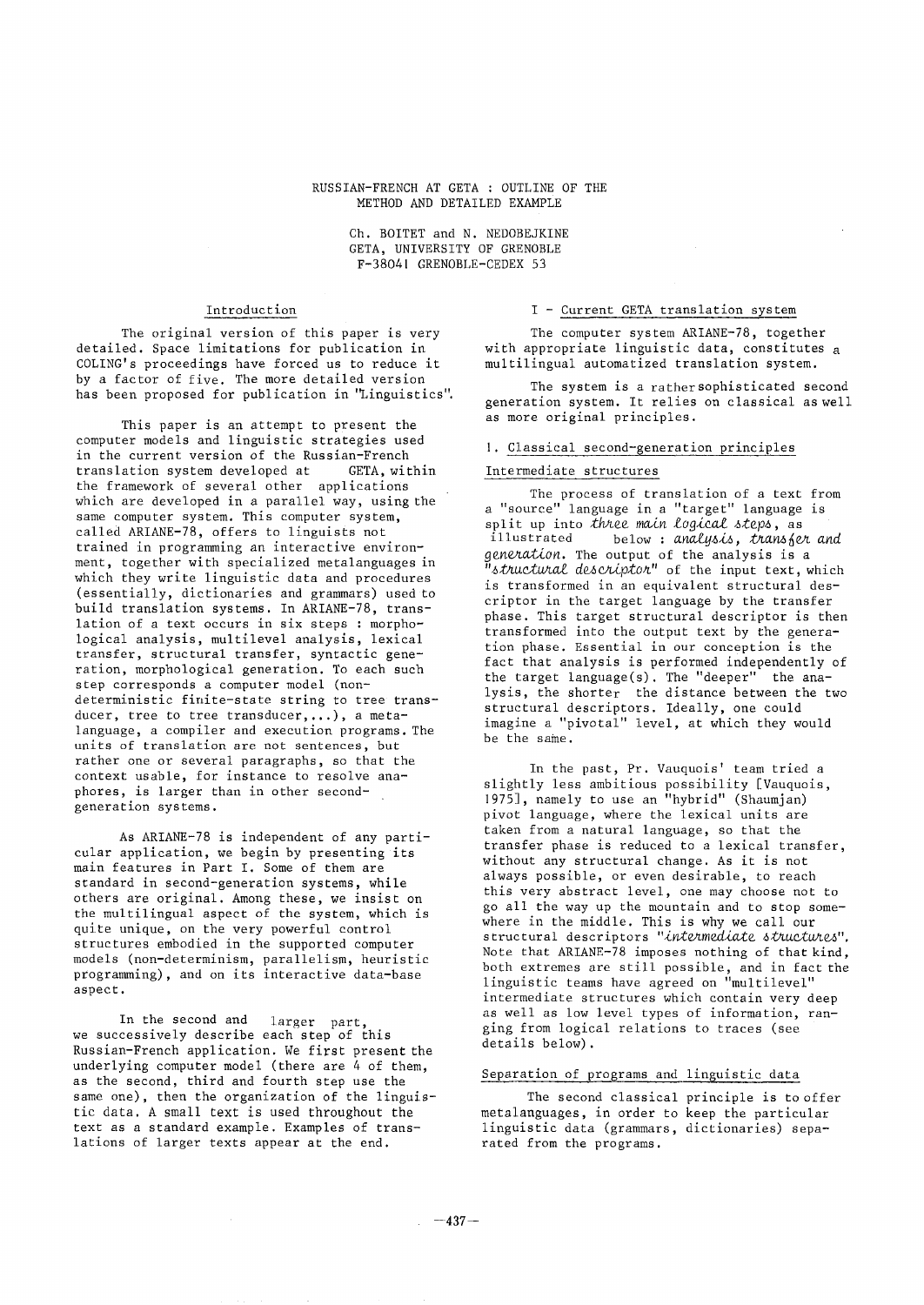For instance, dictionary look-up is a standard function, which should not be modified in any way when a new language is introduced in the system. This separation also corresponds to a division of work and enhances transparency : dictionary look-up may be optimized by the programmers without the linguistic users ever being aware of it. The same goes for more complex functions, like pattern-matching in tree manipulating systems. In these metalanguages, linguists work directly with familiar concepts, like grammatical variables, classes, dictionaries and grammars. The grammar rules are rules of some formal model (context free, context sensitive, transduction rules). That is, one may also consider such metalanguages as very high level algorithmic languages offering complex data types and associated operators. Although this principle of separation has been criticized as imposing too much "rigidity" on the users, critics have failed to understand that this is only the case when the metalanguages are not adequate. A good comparison may be found in classical programming, where for example, the compiler and run-time package of PL/I is separated from programs written PL/I in exactly the same sense.

## Semantics by features

The third classical principle touches semantics. In a second-generation MT systems, semantics may be only expressed by the use of *features* (concrete, abstract, countable,...), which are exactly like grammatical features. The theoretical framework is the one of a formal language, with a syntax describing the combination rules of the language units. There is no direct way, for instance, to relate two lexical units. In order for this to be possible, there should be a (formalized) domain, possibly represented as a thesaurus, and rules of interpretation. However, this limitation may be partially overcome in ARIANE-78's lexical transfer step. Remark also that semantic features may be extremely refined for some limited universe, and give surprisingly good results [TAUM-METEO, 1975].

# 2. Principles proper to GETA's system

We relate them to the three main principles exposed above.

#### Intermediate structures

In ARIANE-78, we split up each of the three main phases into two steps. This is essentially for algorithmic as well as for linguistic reasons, Morphological analysis, lexical transfer and morphological generation are undoubtedly very much simpler than the order steps, and it has seemed reasonable and linguistically motivated to keep them separate and to use simpler algorithmic models to realize them. However, this could not be the case in other environments, for example if the input would be very noisy (oral input).

ARIANE-78 uses a unique kind of datastructure to represent the unit of translation from morphological analysis to morphological generation, namely a *complex labeled tree structure* : each node of such a tree bears a value for each of the "grammatical variables" used in the current step.

GETA's system is *multilingual* by design : an analysis cannot explicitly use information from the target language, and generation is likewise independent of the source language. Moreover, in a given user space, ARIANE-78 ensures the coherence of the linguistic data written to construct a multilingual application.

# Computer environment

The principle of separation of programs and linguistic data is strictly observed in our system. An additional feature is to propose *several algorithmic models* designed to be of maximal adequacy and generality as well as of minimal computational complexity.

Functions of an integrated MT system include preparation of the linguistic data, management of the corpora and execution of the linguistic data over texts. ARIANE-78 provides a *conversational environment* for these functions, hiding implementation chores to the user. It also includes a *specialized data-base management system* for the texts and the linguistic files.

#### Semantics

Semantic features may be declared as normal grammatical features in each step. At lexical transfer, the linguist may relate several source and target lexical units, these relations being elaborated in the succeeding structural transfer phase. This is however certainly not sufficient to call the system "third generation".

## 3. Organization of the translation process

#### Overall schema

The schema below shows the different steps of the translation process. The components of ARIANE-78 implementing the 4 different algorithmic models appear within circles, they are linked by double lines to rectangles corresponding to the linguistic data written in the associated metalanguage for the indicated step. Simple arrows indicate the flow of control.

## Organization of a step

In each step, the linguistic data may be of four kinds : *grammatical variables* (like gender, number, semantic type), *classes,* describing useful combinations of values of variables, dictionaries and *grammars*, containing the rules and the strategy to use them.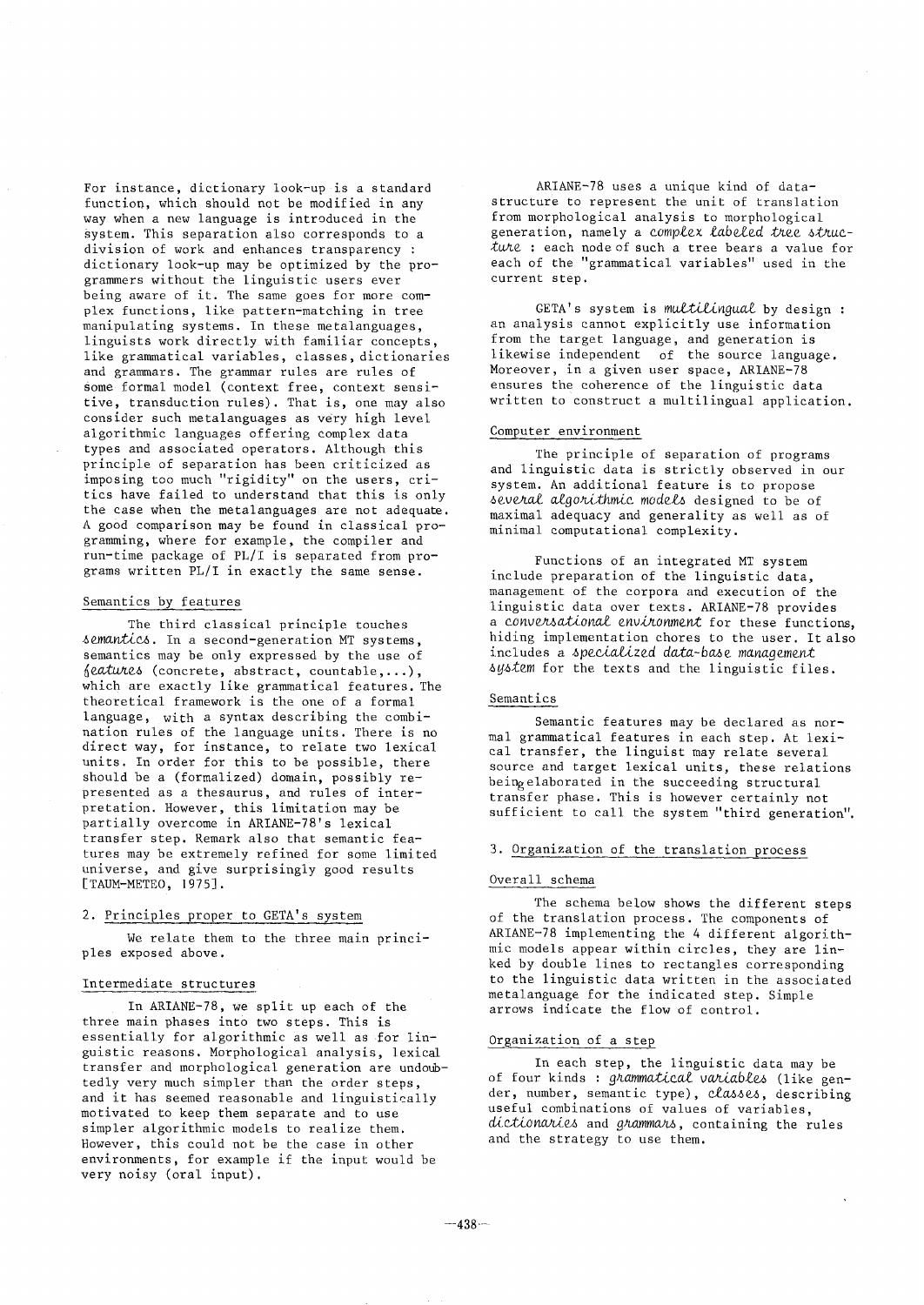

They are expressed in a *metalanguage.*  Their syntax and cohenrency is first checked by the corresponding compiler, which generates a compact intermediate code. At run-time, this code is interpreted by standard "execution programs". This approach separates the linguistic and algorithmic problems, and makes debugging and maintenance much easier.

The complete system is operational on IBM compatible machines under VM/CMS. ARIANE is the name of the interactive monitor interfacing with the user.

For more explanations about our terminology and our "intermediate structures", see [15, 22, 23].

# II - An application to Russian-French translation

We will use a small size text as our standard example. Note that usual translation units are not sentences, but rather paragraphs. We use an unambiguous latin transcription.

## Input text

• SFORMULIROVAN PRINCIP, S POMOTHQYU KOTOROGO OPREDELYAETSYA KRITERIJ, PRIGODNYIJ DLYA NELINEJNOJ TERMODINAMIKHESKOJ SISTEMYI. (A principle has been defined, with whose help one defines a criterion useful for the non linear thermodynamic system).

# I. Morphological analysis

The grammar, classes and dictionaries are written in the ATEF formalism [l, 8, IO, 19]. The strategy of the analyzer has been described in [16]. Its output is a "flat tree" with standard structure and with leaves labelled by the masks of variables computed by the analyzer.



#### 2. Multilevel analysis

This part is the most difficult. It is written in ROBRA [5, 6, 7, 8, |2], a general tree-transducer system. In order to build a whole *transformational system,* the linguist writes *t*rans*{ormational rules* (TR) and groups them in *transformational grammars* (TG). When a TG is applied to an object tree, all compatible occurrences of its TR are executed in parallel. The overall flow of control is described in the *control graph.* Using a built-in backtracking algorithm, ROBRA finds the first possible traversal of the control graph leading to an exit (&NUL symbol), thereby applying each traversed TG to the object tree.

Rules are grouped in grammars when they correspond to related linguistic phenomena, or when they express transformations used for a certain logical step of the linguistic process (here, multilevel analysis) or, more strategically, when they share the same execution modes (e.g., iterative rules will appear in "exhaustive" grammars, others in "unitary' grammars. This architecture makes it possible to limit the interaction between rules and avoid many combinatorial problems, to develop strategies and heuristics, and to test and modify TGs separa-<br>tely (different trace parameters may be asso parameters may be associated to each TG).

Let us now give the control graph used in multilevel analysis of Russian, with some comment s.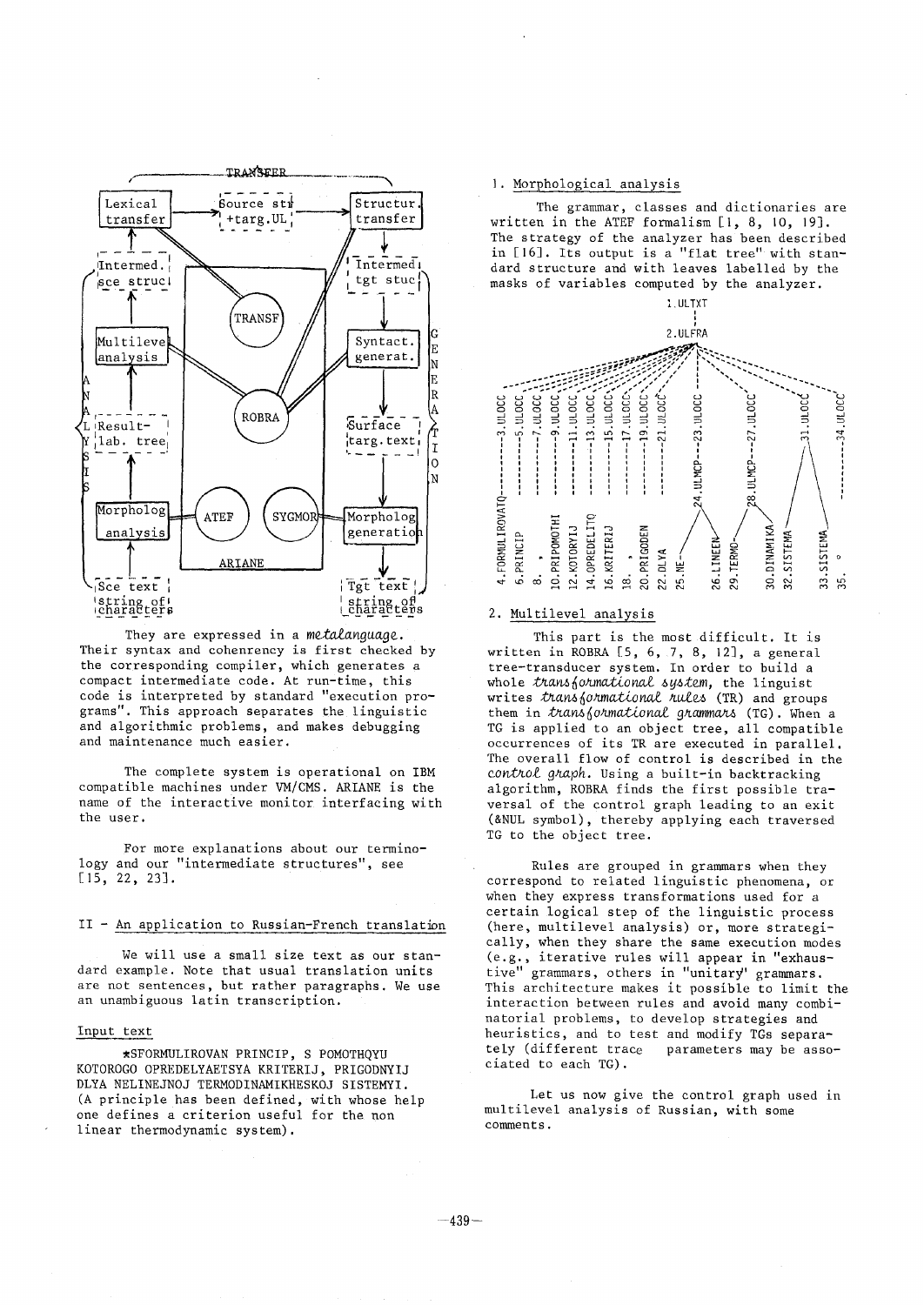

INIT is the first grammar, and is iterative (E). Its aim is to homogenize and to simplify the input tree.

DGR is used only when there is an analytic expression of degree, to represent it synthetically (NG variable).

ENON-ENONI-ENON2 : these 3 grammars break down the sentences into textually marked "utterances". Commas, unambiguous conjonctions and relative pronouns ... are used.

GNI builds simple nominal groups like Adj + N or Prep  $+ N$  or Num  $+ N$ .

GN2 looks for further elements in the nominal groups, and solves certain ambiguities.

RLT looks for the nominal antecedents of relative and participial clauses constructed by ENON2.

SN searches for a personal verb as main element of the utterance, and for verbal modifiers, like negative and conditional particles or auxiliaries.

SN2 tries to solve the adverb  $-$  short form adjective ambiguity and builds embedded nominal groups.

MARQ builds all types of subordinate verbal and infinitive clauses. It further tries to solve the previous ambiguity.

AMB searches for the most important terms of the clause (subject, object, near dative), thereby resolving ambiguities between subject and object, adjectives and adverbs, etc.

NALF treats non-alphabetical forms as appositions or verbal complements.

CASC handles all genitive imbrications, by (provisionally) attaching dominated groups to non-ambiguous groups.

PHR marks all strongly governed groups subordinated to the utterance with logical relations as agent, patient, attribute... If possible, this is also done on dependent groups.

CIRC and GEN4 realize the distribution of prepositional and genitive nominal groups between their noun heads, according to several syntactic and semantic criteria.

ELID searches for antecedents of pronominal expressions and isolated adjectives, and builds noun groups by copying the lexical unit of the antecedent. If the elliptic element is not a personal pronoun, it becomes qualifier or determiner according to its syntactic class. The syntactic and logical functions of the new group are computed.

SUBCORD is purely tactical (modification of the hierarchy of certain subordinate clauses.

FTR copies certain information from non-terminals onto terminal "head" nodes, to prepare for lexical transfer.

 $-440-$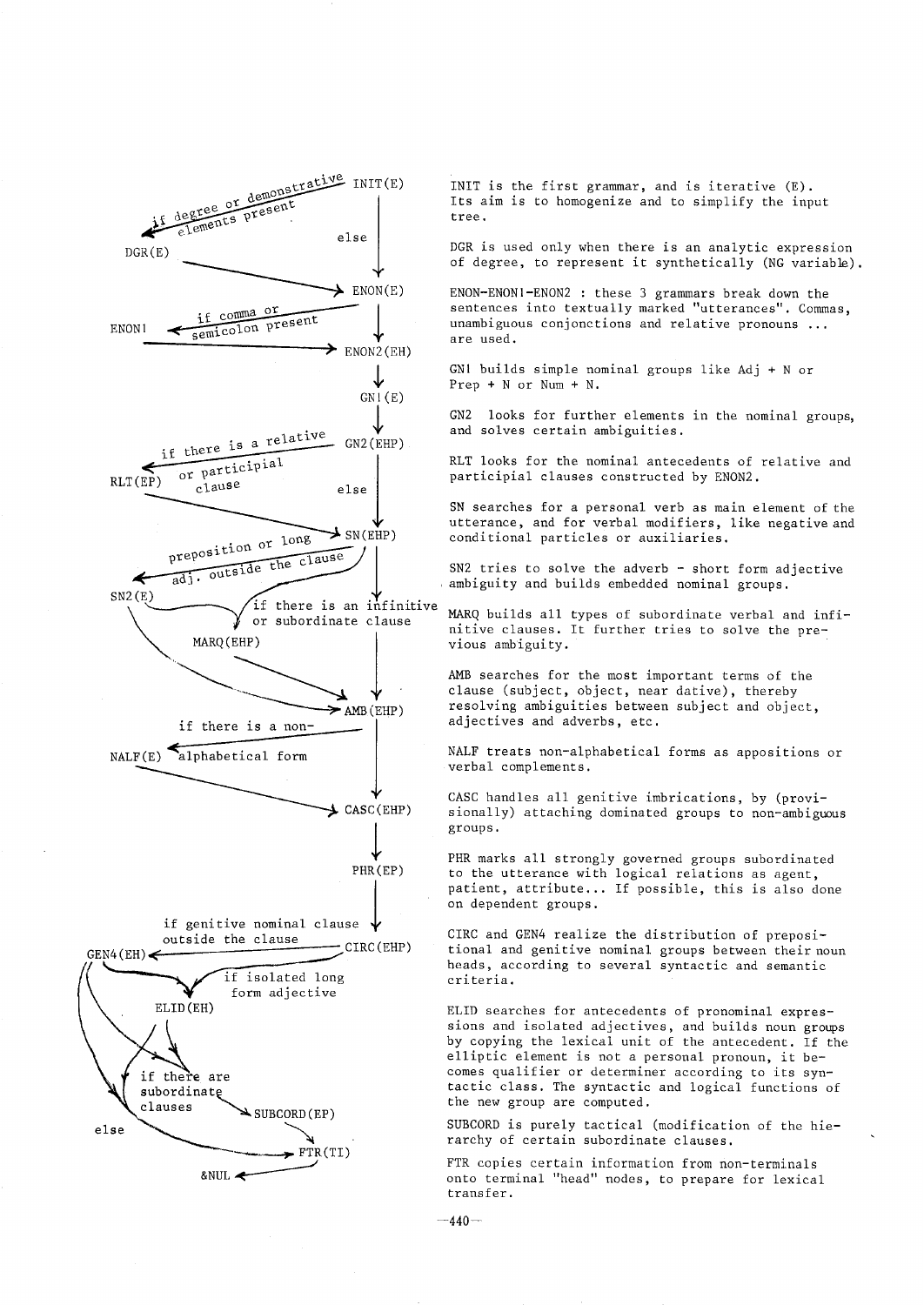We give now the result of the multilevel analysis of our standard example. Note that node 5 (noun group with head node 6 "PRINCIP") has correctly been given syntactic function subject and logical relation patient (A2). Syntactic functions of non-terminals appear as auxiliary lexical units (UL).

I.ULTXT **I**  2. ULFRA **<sup>I</sup>**3."ENONCE" 4.FORMULIROVATO 5."NOMINATIF"  $6. PRINCIP$   $7. "ENONCE"$ 8. "CIRC 11. OPREDELITQ 9.PRIPOMOTHI 10. PRINCIP

Remark the anaphoric resolution on node 13 ("whose"), on which the UL of the antecedent (PRINCIP) has been copied. Node 13 has been generated in place of the absent noun. The nodes with "UL0" are strategical delimiters of utterances generated at the beginning of the analysis.



 $G(M)$ ,  $N(S)$ ,  $P(3)$ ,  $RF(PF)$ ,  $ABS( A2, SJ)$ ,  $CP1( ACC)$ 

 $G(M)$  ,  $N(S)$  ,  $P(3)$  ,  $RF(R)$  ,  $ABS(A2,SJ)$  ,  $CP1(ACC)$ 

Node 3 **:** K(AQ),MD(PRT),KI(PH),A(P),T(PAS),FM(FOC), 4: LX(GOV) 5: K(NM),KI(GN) ,AG(A2) ,G(M),N(S),P(3), 6: LX(GOV) 7: K(VB),MD(VRB),KI(PH),A(I),T(PRE),AG(A6), 8: K(NM),KI(GP),G(M),N(S),ANF(RLT) 9: K(PP),FT(PP) i0: LX(GOV) ii: LX(GOV) 12: K(NM),KI(GN),AG(A2),G(M),N(S),P(3), 13: LX(GOV) 14: K(AQ),KI(MD),AG(A6),FM(FOL),G(M),N(S) 15: K(NM),ANF(RLT),FT(DEB),G(M),N(S) 16: LX(GOV) 17: K(NM),KI(GN),G(F),N(S) 18: K(PP),FT(PP) 19: K(AQ),MD(ADJ),KI(GA),FM(FOL),NG(NE), 20: LX(GOV) 21: K(AQ),MD(ADJ),KI(GA),FM(FOL), 22: K(AV),LX(PX) 23: LX(GOV)

#### 24: LX(GOV)

25: K(VG),FT(FIN)

MRQ (RELAT)

 $G(F)$ ,  $N(S)$  $G(F)$ ,  $N(S)$ 

MRQ(RELAT)

 $-441-$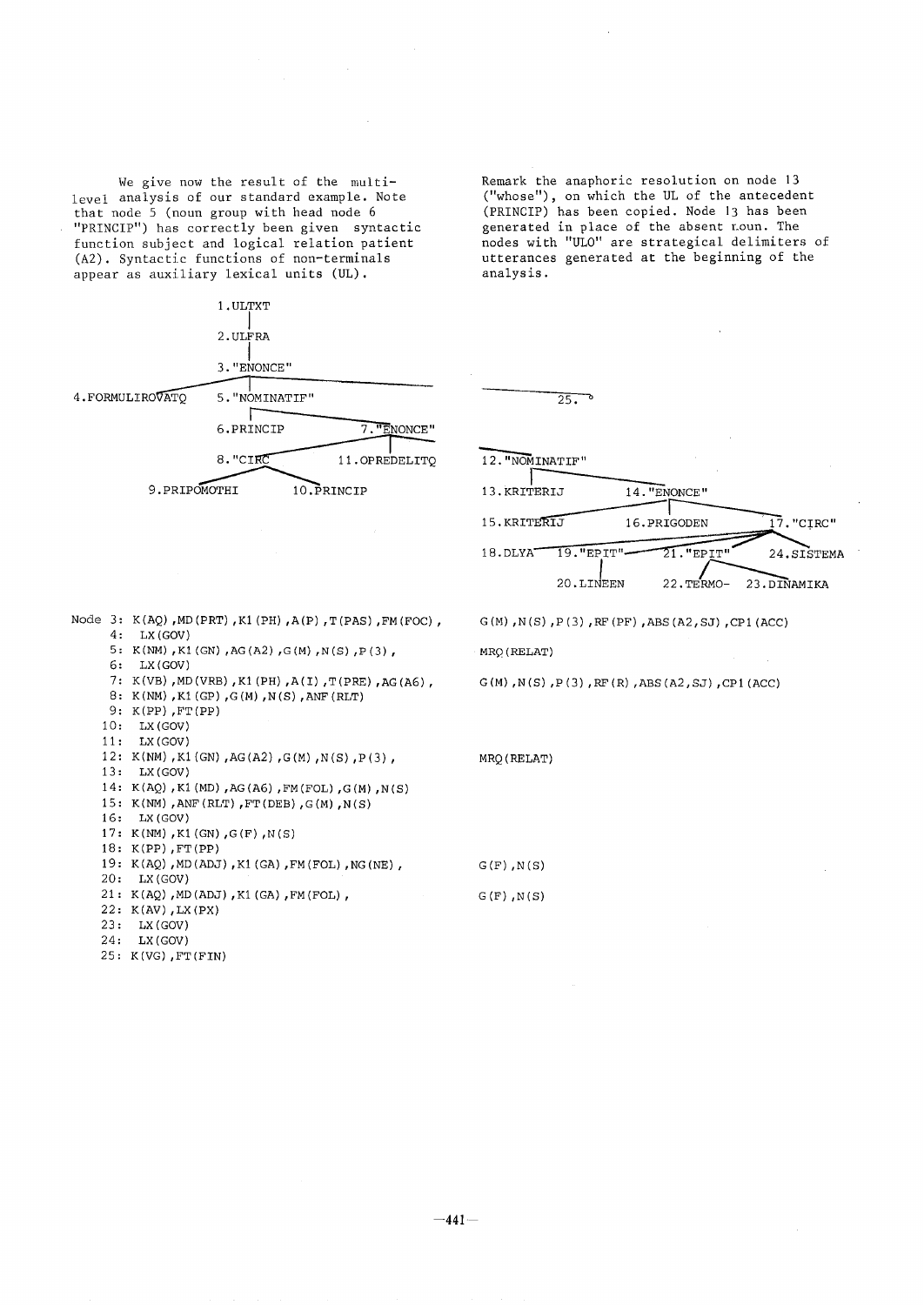# 3. Lexical transfer

Lexical transfer is written in TRANSF. It essentially includes a bilingual multichoice dictionary of "transfer rules" accessed by the UL. Each rule is a sequence of 3-uples (condition, image subtree, assignments), the last condition being empty (true).

The automaton traverses the input in preorder, creating the object tree as follows. The UL of the current node is used to access the dictionary. The first triplet of the item whose condition is verified is chosen. The image subtree (generally consisting of only one node) is added to the output, with values of variables computed by the assignment part.

Hence, the output tree is very similar to the input tree. The possibility to transform one input node into an output subtree may be used to create compound words or to create auxiliary nodes used in the following step (structural transfer) to treat idioms.

As this model is algorithmically very simple, it is the only one where no trace is provided. The example below gives an idea of the metalanguage of the dictionary.

| 'FORMULIROVATQ' == / |        | /'FORMULER'             | $, +VBF1,$<br>SRFPF. |
|----------------------|--------|-------------------------|----------------------|
| 'PRINCIP'            | $==$ / | /'PRINCIPE'             | $,$ $\sharp$ NMAS.   |
| ' PRIPOMOTHI'        | $= $ / | /'A-L-AIDE'             | $, +$ M $PCD$ .      |
| 'NAPRIMER'           |        | $= /0(1,2)/0$ : **LOCF' | $, +$ VIDE $,$       |
|                      |        | 1: 'PAR'                | $\star$ PP :         |
|                      |        | 2:'EXEMPLE'             | $, \star$ NMMS.      |

"0(1,2)" describes the image subtree for "NAPRIMER". The other ones are reduced to one node (default). "+VBF]" says that the non-null values of variables in format VBF] will be copied into the target node. RFPF is an assignment procedure. "\*PP" says that all variables of format PP (except the UL) will be copied onto node 1.

The following structure is the result of this step on our standard example.

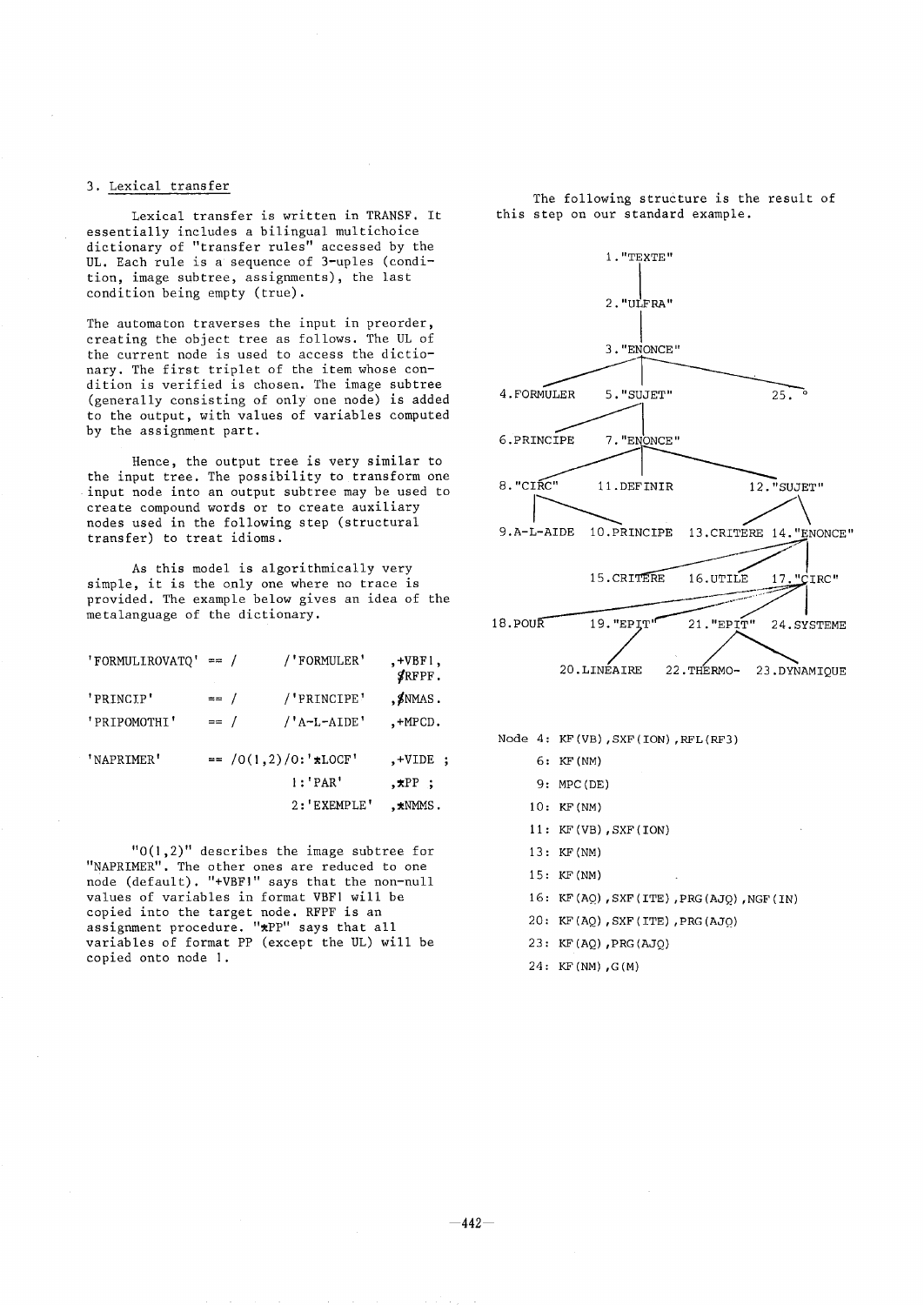## 4. Structural transfer

The algorithmic component used in this step is again ROBRA, which has been very briefly presented in 2. The aim of this step is to realize all transformations of contrastive nature, so as to produce the desired intermediate target structure as output.



The following gives the control graph of the TS written for this step in the current version of our translation system.

PRL handles idioms, predicted in lexical transfer by generating auxiliary subtrees. It checks whether predicted idioms are present and takes appropriate action.

RECOP copies certain information (required mode, type of adjective, postponed preposition inversion of arguments) from terminal "head" nodes onto their fathers.

RCTF handles non-standard government, particular uses of "DE", erases some prepositions, takes care of passive-active transformations, etc.

EFFAC erases remaining auxiliary nodes generated in TL (idioms, non standard prepositions).

ACTL handles particular idiom translations, like  $"ESLI + Inf" + "SI ON + Present", etc.$ 

QUALD handles actualization and qualifiers (modes, tenses, determination...), and generates the correct order in nominal groups.

ART uses the remaining designators to compute the determination of nominal groups.

DERV handles derivations (-ANT, -EUR, -ITE, etc.), negation (NON, PEU, IN...), prefixes and others.

DTM makes the final computation of determination of noun groups.

As we see, structural transfer is relatively simple in this version. However, many improvments are planned in our future version.

The result of this step is given below. Note the modification of order in the last nominal group, as well as the generation of the impersonal "ON".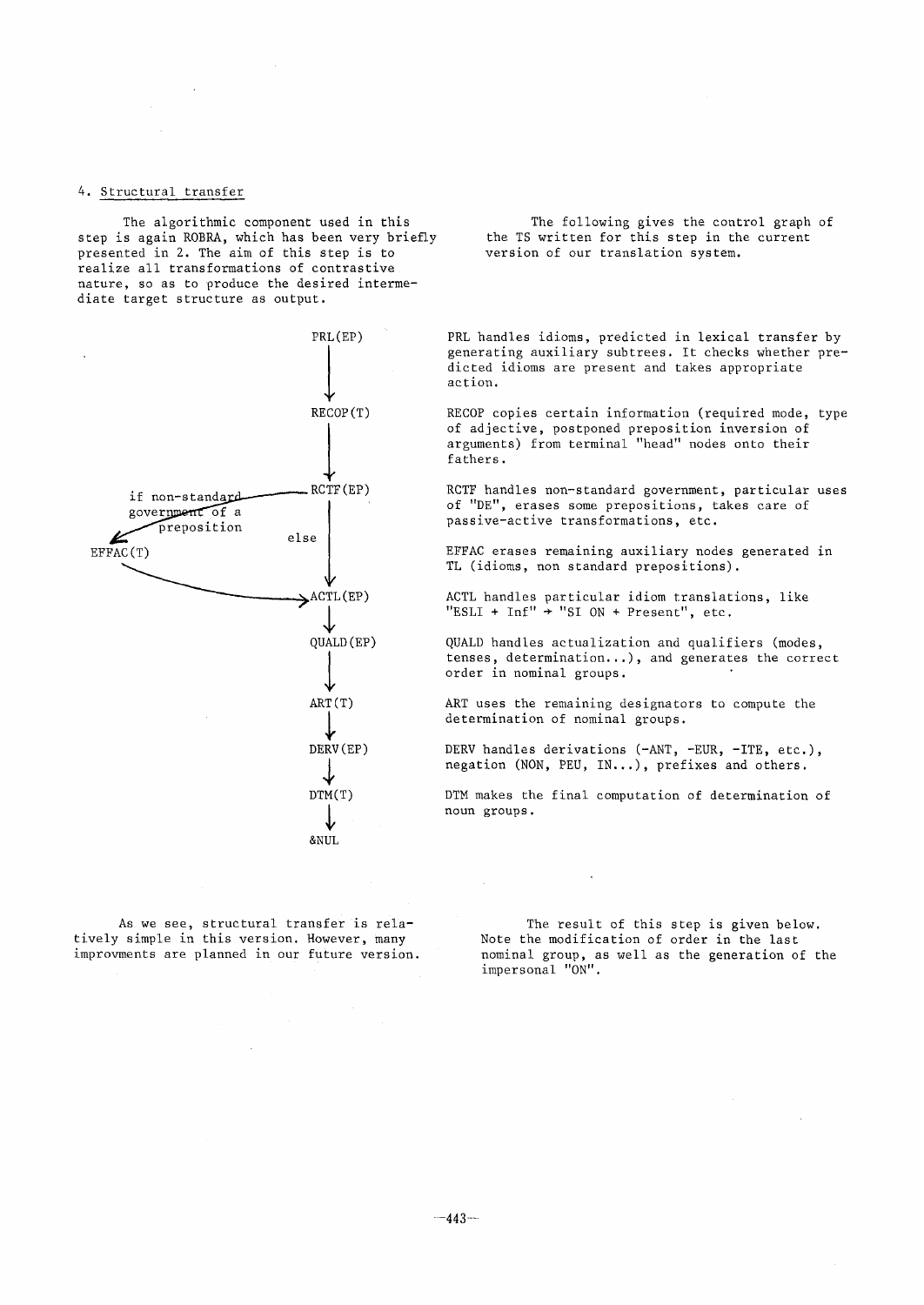

Nodes  $4,12: \text{NBR(SIN)},\text{TPN(SJA)},\text{G(M)},\text{P(3)}$ 

- 5: TF (PRE) ,MF (IND) ,NBR(SIN) ,AF(1) ,RF (N)
- 6, i4,18: ART(DEF)
- 13: TF(PRE), MF(IND), NBR(SIN), RF(N)

25: NGF(NON)

## 5. Syntactic~generation

ROBRA is also used in this step as algorithmic component. The aim of this step is to produce a tree structure where the terminal nodes contain all the information necessary for



generating the output text, and to give the final surface order of the words. This is a constraint imposed by the nature of the algorithmic component SYGMOR, used in the last step.

RC copies variables from head nodes onto their fathers, and checks for number and gender correctness. AC! handles noun coordination, place of subject, and generation of preposition before infinitive, or of periphrases. ADJ handles agreement in gender and number between nouns, adjectives and articles. RELATIF chooses the relative pronoun (DONT, QUI, LEQUEL). AC2 handles homographs and noun ellipses. ART generates the correct article (UN, LE), and ART2 reflexive pronouns, auxiliary verbs, negations (NE...PAS, NON, IN-) and special punctuation marks to present alternate translations in case of doubt. ULZERO is strategical.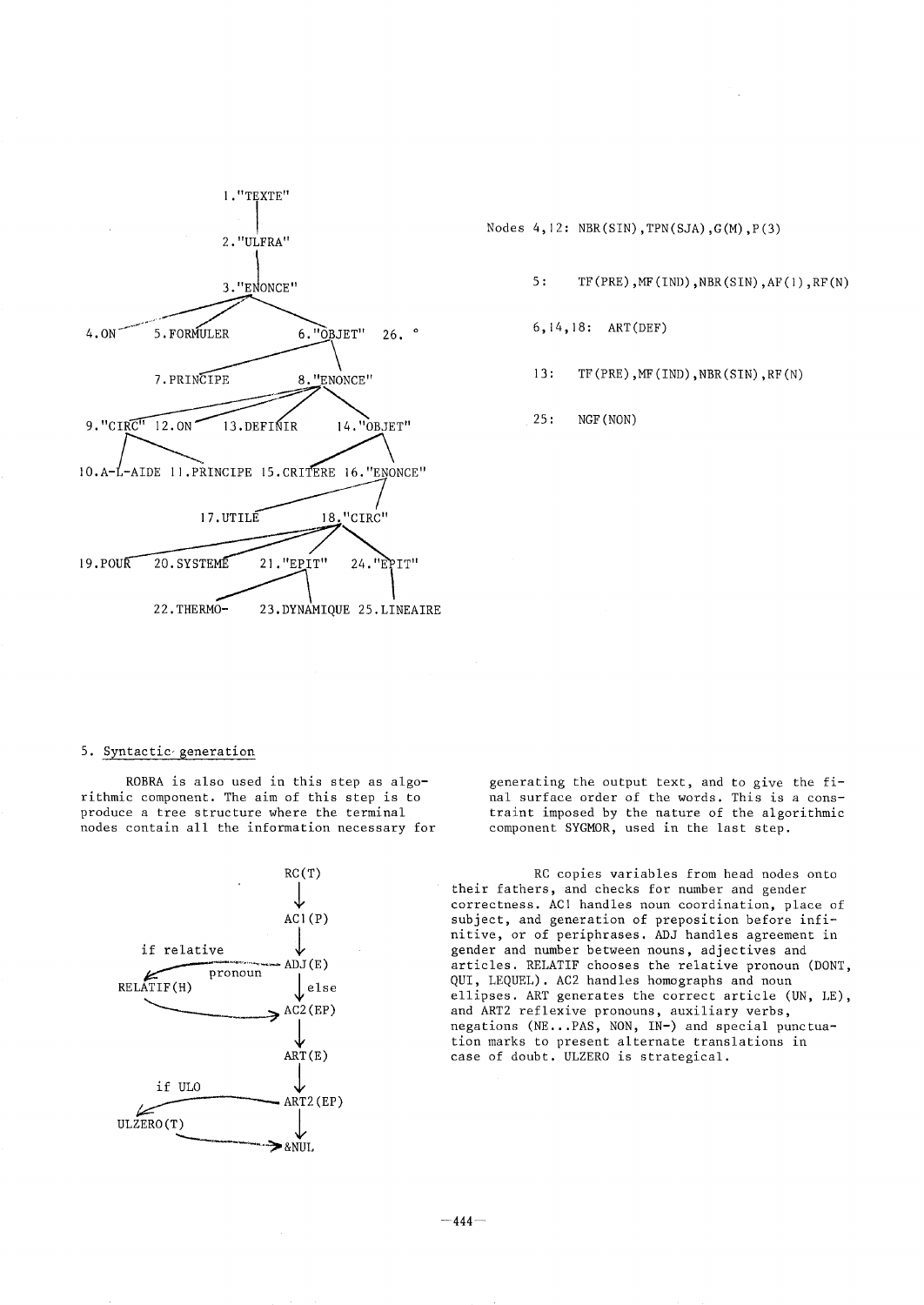

## 6. Morphological generation

This is the last step of the translation process. Words of the output text are generated. Some facilities must be provided by the algorithmic component, SYGMOR to handle elisions and contractions.

SYGMOR realizes the composition of two transducers : the first, "tree-to-string", produces the frontier of the object tree ; the second transforms this string (of masks of variables) into a string of characters, under the control of the linguistic data. These data are made of declaration of variables, formats and condition procedures, dictionaries (with direct addressing by the values of certain declared variables, whereby the first dictionary must be referenced by the UL, and a grammar.

Each item in a dictionary gives a list of <condition / assignment / string> triplets, the last one having an empty (true) condition.

| $A-L-ALDE$ == |    |                        |  | / VID / 'A L'AIDE           |
|---------------|----|------------------------|--|-----------------------------|
| AVOTR         |    | $==$ TPIA / VID / 'AI, |  |                             |
|               |    | $==$ PSSPT/ V3H / 'EU, |  |                             |
|               |    | $=$ TP3A / V3A / 'A.   |  |                             |
| LEQUEL        |    |                        |  | $==$ NIB / VID / 'LAQUELLE, |
|               |    |                        |  | == NID / VID / 'LESQUELLES, |
|               |    |                        |  | $==$ PLU / VID / 'LESQUELS, |
|               | == |                        |  | / VID / 'LEQUEL.            |

TPiA, PSSPT, TP3A are names of condition procedures, VID, V3H, V3A are names of formats. The apostrophs ('AI) are used in the grammar to make contractions.

It should be noted that, unlike ATEF, SYGMOR realizes a finite-state deterministic automaton, thus reflecting the lesser complexity of the synthesis process. To process a mask, SYGMOR looks for the first applicable rule (at least one must have an empty condition), applies it and follows the transitions indicated, unless it finds an inapplicable obligatory rule. In this case, the system executes the special rule ERREUR or a default action if this rule has not been declared. It is thus possible to generate an arbitrary error string at that point. For instance, non translated source lexical units will be printed between special markers.

The output of SYGMOR on our standard example is the following text, which is then transformed by ARIANE in a script file and formatted, thereby adding documentary information.

### Output text

ON A FORMULE LE PRINCIPE A L'AIDE DUQUEL ON DEFINIT LE CRITERE UTILE POUR LE SYSTEME THERMODYNAMIQUE NON LINEAIRE.

#### **RUSSE** RAPPORT

#### LANGUES DE TRAITEMENT: RUS-FRA

#### TEXTE D'ENTREE:

SIMPOZIUM POSVYATHEN YADERNOU SPEKTROSKOPII I STRUKTURE<br>AIDHNOGO YADEA , VO VSTUPITELQNOM SLOVE PODKHERKIVAETSYA<br>VAZHNAYA ROLQ , KOTORUYU SIMPOZIUM SYIGRAL V RAZVITII<br>XODE SIMPOZIUMA OBSUZNOEN RYAD VAZHNYIK ISSLEDOVANIJ ,<br>

#### TEXTE DE SORTIE:

---- ( TRADUCTION DU--1 MARS 1980 11H 12MN 37S ) ----<br>VERSIONS : ( A :-29/01/80 ; T :-29/01/80 ; G :-21/09/79 )

LE SYMPOSIUM EST CONSACRE À LA SPECIROSCOPIE NUCLEAIRE ET À<br>LA SIRUCTURE DU NOVAU ATOMIQUE. DANS LE MOT D'FRIREE ON<br>EN CULIONE LE ROLE IMPORTANT QUE LE SYMPOSIUM À JOUE DANS LE<br>EN UNION SOYIETIQUE. PENDANT LE SYMPOSIUM QN